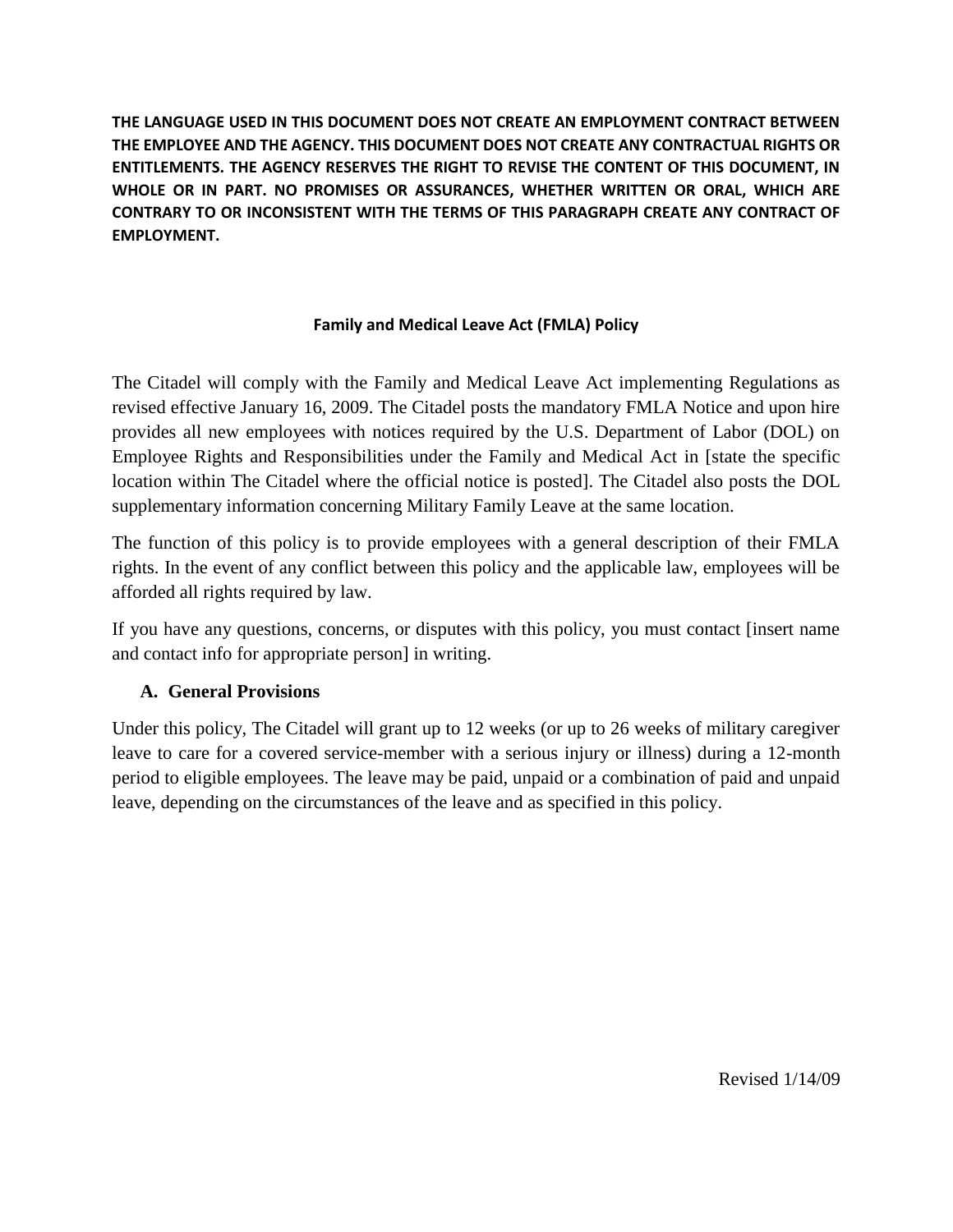# **B. Eligibility**

To qualify to take family or medical leave under this policy, the employee must meet all of the following conditions:

1) The employee must have worked for The Citadel for 12 months or 52 weeks. The 12 months or 52 weeks need not have been consecutive. Separate periods of employment will be counted, provided that the break in service does not exceed seven years. Separate periods of employment will be counted if the break in service exceeds seven years due to National Guard or Reserve military service obligations or when there is a written agreement, including a collective bargaining agreement, stating the employer's intention to rehire the employee after the service break. For eligibility purposes, an employee will be considered to have been employed for an entire week even if the employee was on the payroll for only part of a week or if the employee is on leave during the week.

2) The employee must have worked at least 1,250 hours during the 12-month period immediately before the date when the leave is requested to commence. The principles established under the Fair Labor Standards Act (FLSA) determine the number of hours worked by an employee. The FLSA does not include time spent on paid or unpaid leave as hours worked. Consequently, these hours of leave should not be counted in determining the 1,250 hours eligibility test for an employee under FMLA.

3) The employee must work in a worksite where 50 or more employees are employed by The Citadel within 75 miles of that office or worksite. The distance is to be calculated by using available transportation by the most direct route.

# **C. Type of Leave Covered**

To qualify as FMLA leave under this policy, the employee must be taking leave for one of the reasons listed below:

*1) The birth of a child and in order to care for that child.*

*2) The placement of a child for adoption or foster care and to care for the newly placed child.*

*3) To care for a spouse, child or parent with a serious health condition (described below).*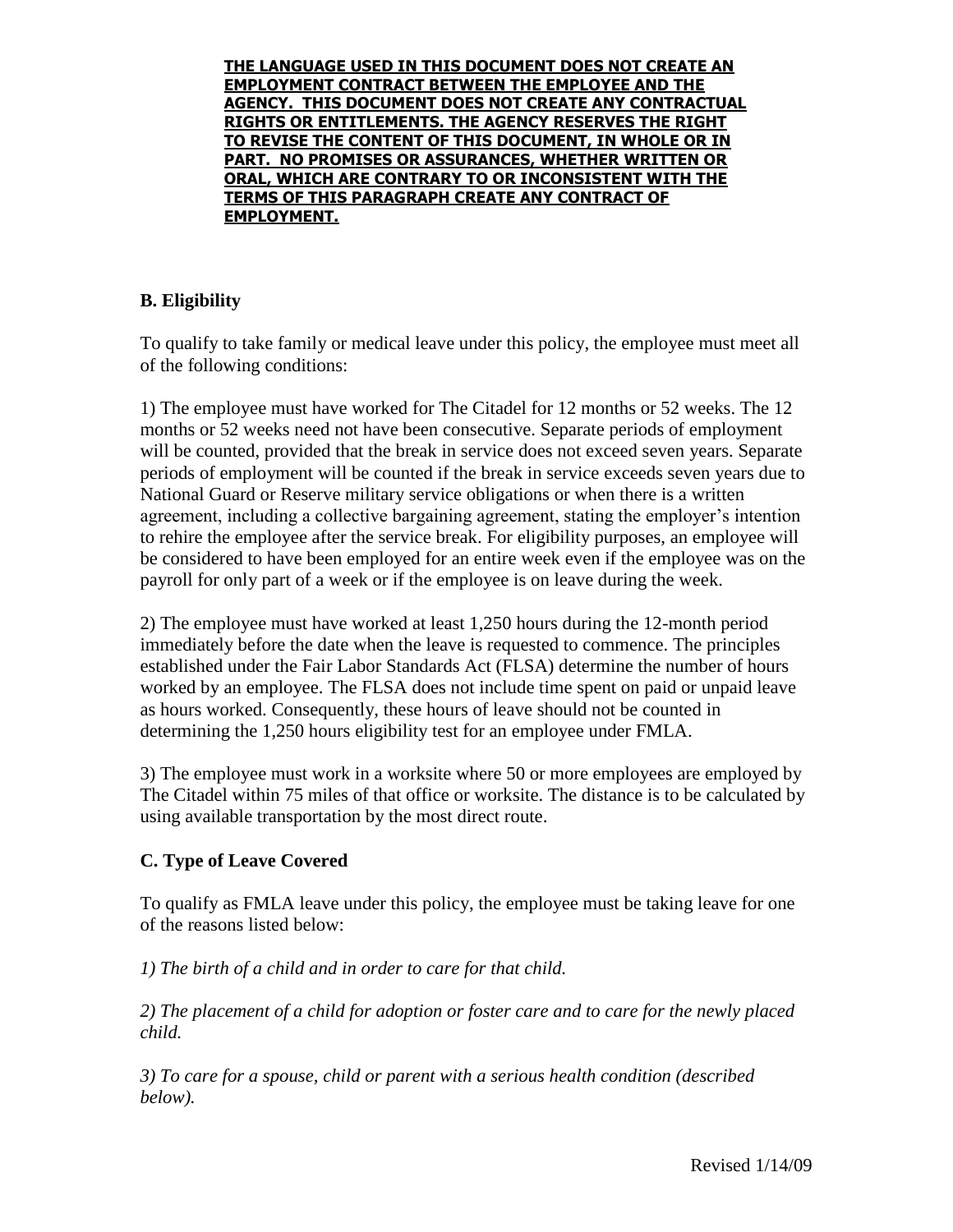#### *4) The serious health condition (described below) of the employee.*

An employee may take leave because of a serious health condition that makes the employee unable to perform the functions of the employee's position.

A serious health condition is defined as a condition that requires inpatient care at a hospital, hospice or residential medical care facility, including any period of incapacity or any subsequent treatment in connection with such inpatient care or a condition that requires continuing care by a licensed health care provider.

This policy covers illnesses of a serious and long-term nature, resulting in recurring or lengthy absences. Generally, a chronic or long-term health condition that would result in a period of three consecutive days of incapacity with the first visit to the health care provider within seven days of the onset of the incapacity and a second visit within 30 days of the incapacity would be considered a serious health condition. For chronic conditions requiring periodic health care visits for treatment, such visits must take place at least twice a year.

Employees with questions about what this FMLA policy or under The Citadel's sick leave policy should consult with the HR manager.

If an employee takes paid sick leave for a condition that progresses into a serious health condition and the employee requests unpaid leave as provided under this policy, The Citadel may designate all or some portion of related leave taken as leave under this policy, to the extent that the earlier leave meets the necessary qualifications.

*5) Qualifying exigency leave for families of members of the National Guard and Reserves when the covered military member is on active duty or called to active duty in support of a contingency operation.*

An employee whose spouse, son, daughter or parent either has been notified of an impending call or order to active military duty or who is already on active duty may take up to 12 weeks of leave for reasons related to or affected by the family member's call-up or service. The qualifying exigency must be one of the following: 1) short-notice deployment, 2) military events and activities, 3) child care and school activities, 4) financial and legal arrangements, 5) counseling, 6) rest and recuperation, 7) postdeployment activities and 8) additional activities that arise out of active duty, provided that the employer and employee agree, including agreement on timing and duration of the leave.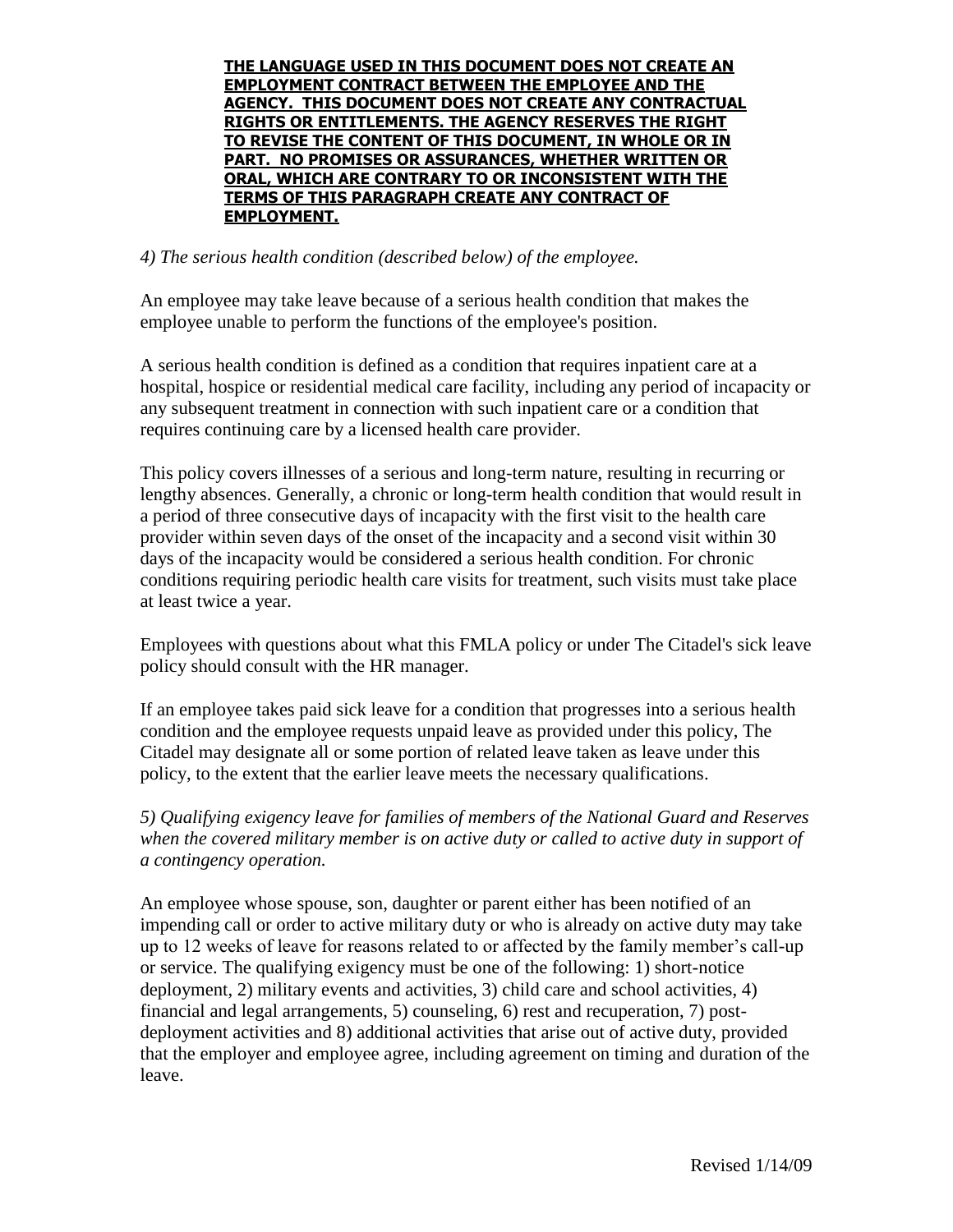The leave may commence as soon as the individual receives the call-up notice. (Son or daughter for this type of FMLA leave is defined the same as for child for other types of FMLA leave except that the person does not have to be a minor.) This type of leave would be counted toward the employee's 12-week maximum of FMLA leave in a 12 month period.

*6) Military caregiver leave (also known as covered service-member leave) to care for an ill or injured service-member.*

This leave may extend to up to 26 weeks in a single12-month period for an employee to care for a spouse, son, daughter, parent or next of kin covered service-member with a serious illness or injury incurred in the line of duty on active duty. Next of kin is defined as the closest blood relative of the injured or recovering service-member.

## **D. Amount of Leave**

An eligible employee can take up to 12 weeks for the FMLA circumstances (1) through (5) above under this policy during any 12-month period. The Citadel will measure the 12 month period as a rolling 12-month period measured backward from the date an employee uses any leave under this policy. Each time an employee takes leave, The Citadel will compute the amount of leave the employee has taken under this policy in the last 12 months and subtract it from the 12 weeks of available leave, and the balance remaining is the amount the employee is entitled to take at that time.

An eligible employee can take up to 26 weeks for the FMLA circumstance (6) above (military caregiver leave) during a single 12-month period. For this military caregiver leave, The Citadel will measure the 12-month period as a rolling 12-month period measured forward. FMLA leave already taken for other FMLA circumstances will be deducted from the total of 26 weeks available.

If a husband and wife both work for The Citadel and each wishes to take leave for the birth of a child, adoption or placement of a child in foster care, or to care for a parent (but not a parent "in-law") with a serious health condition, the husband and wife may only take a combined total of 12 weeks of leave. If a husband and wife both work for The Citadel and each wishes to take leave to care for a covered injured or ill service-member, the husband and wife may only take a combined total of 26 weeks of leave.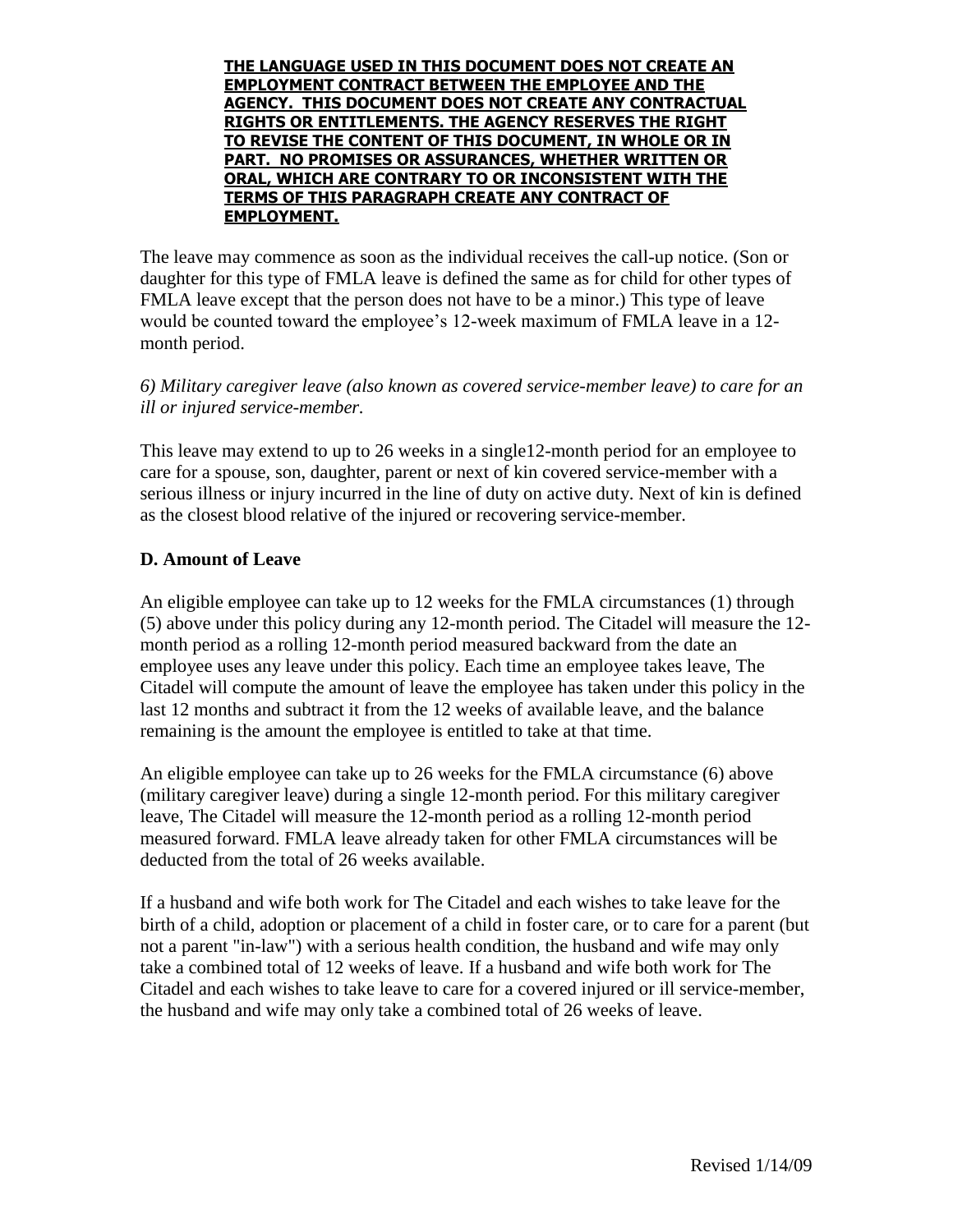#### **E. Employee Status and Benefits During Leave**

While an employee is on leave, The Citadel will continue the employee's health benefits during the leave period at the same level and under the same conditions as if the employee had continued to work.

If the employee chooses not to return to work for reasons other than a continued serious health condition of the employee or the employee's family member or a circumstance beyond the employee's control, The Citadel will require the employee to reimburse The Citadel the amount it paid for the employee's health insurance premium during the leave period.

Under current company policy, the employee pays a portion of the health care premium. While on paid leave, the employer will continue to make payroll deductions to collect the employee's share of the premium. While on unpaid leave, the employee must continue to make this payment, either in person or by mail. The payment must be received in the Payroll Department by the day of each month. If the payment is more than 30 days late, the employee's health care coverage may be dropped for the duration of the leave. The employer will provide 15 days' notification prior to the employee's loss of coverage.

If the employee contributes to a life insurance or disability plan, the employer will continue making payroll deductions while the employee is on paid leave. While the employee is on unpaid leave, the employee may request continuation of such benefits and pay his or her portion of the premiums, or the employer may elect to maintain such benefits during the leave and pay the employee's share of the premium payments. If the employee does not continue these payments, the employer may discontinue coverage during the leave. If the employer maintains coverage, the employer may recover the costs incurred for paying the employee's share of any premiums, whether or not the employee returns to work.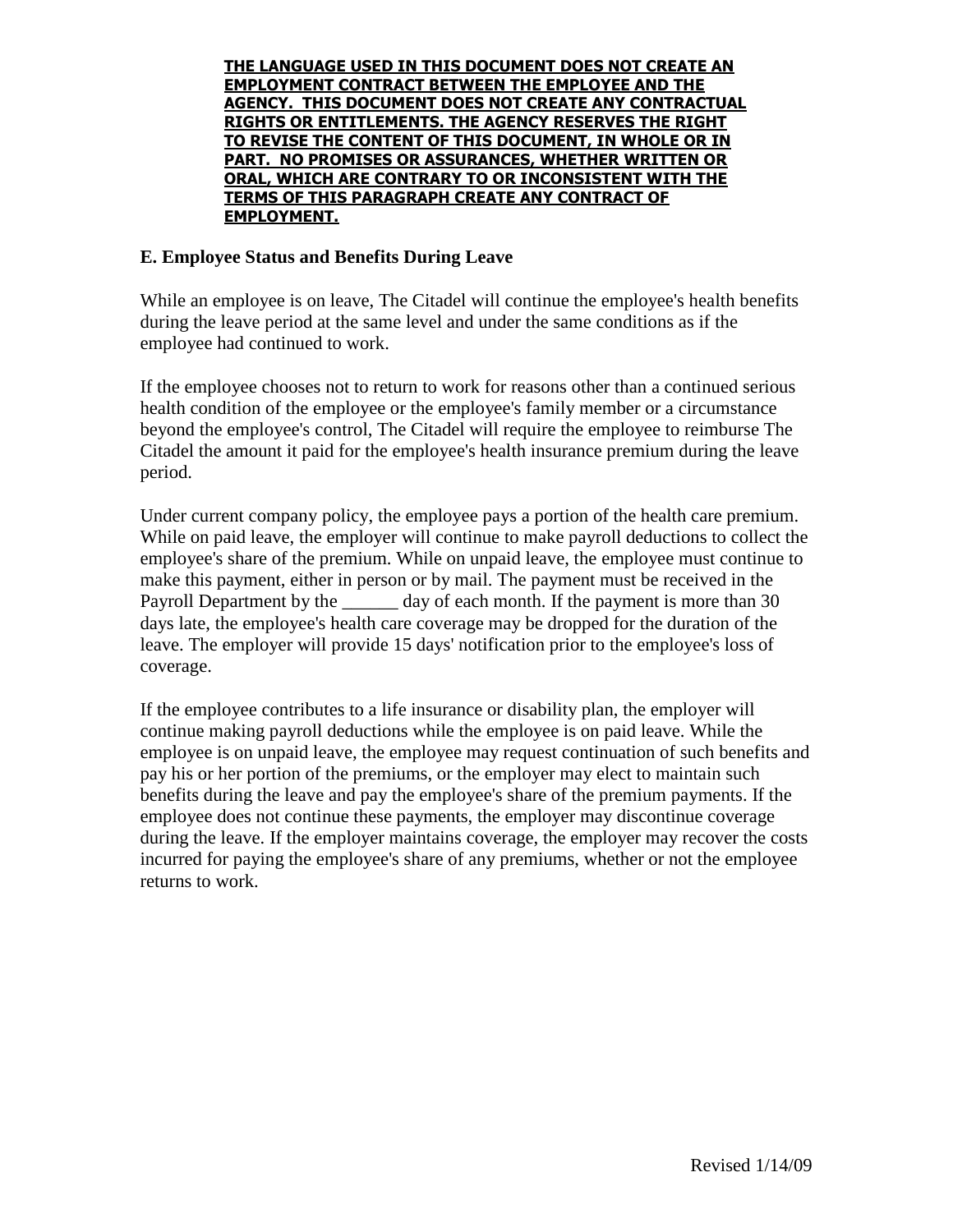#### **F. Employee Status After Leave**

An employee who takes leave under this policy may be asked to provide a fitness for duty (FFD) clearance from the health care provider. This requirement will be included in the employer's response to the FMLA request. Generally, an employee who takes FMLA leave will be able to return to the same position or a position with equivalent status, pay, benefits and other employment terms. The position will be the same or one which is virtually identical in terms of pay, benefits and working conditions. The Citadel may choose to exempt certain key employees from this requirement and not return them to the same or similar position.

#### **G. Use of Paid and Unpaid Leave**

An employee who is taking FMLA leave because of the employee's own serious health condition or the serious health condition of a family member must use all paid vacation, personal or sick leave prior to being eligible for unpaid leave. Sick leave may be run concurrently with FMLA leave if the reason for the FMLA leave is covered by the established sick leave policy.

Disability leave for the birth of the child and for an employee's serious health condition, including workers' compensation leave (to the extent that it qualifies), will be designated as FMLA leave and will run concurrently with FMLA. For example, if an employer provides six weeks of pregnancy disability leave, the six weeks will be designated as FMLA leave and counted toward the employee's 12-week entitlement. The employee may then be required to substitute accrued (or earned) paid leave as appropriate before being eligible for unpaid leave for what remains of the 12-week entitlement. An employee who is taking leave for the adoption or foster care of a child must use all paid vacation, personal or family leave prior to being eligible for unpaid leave.

An employee who is using military FMLA leave for a qualifying exigency must use all paid vacation and personal leave prior to being eligible for unpaid leave. An employee using FMLA military caregiver leave must also use all paid vacation, personal leave or sick leave (as long as the reason for the absence is covered by The Citadel's sick leave policy) prior to being eligible for unpaid leave.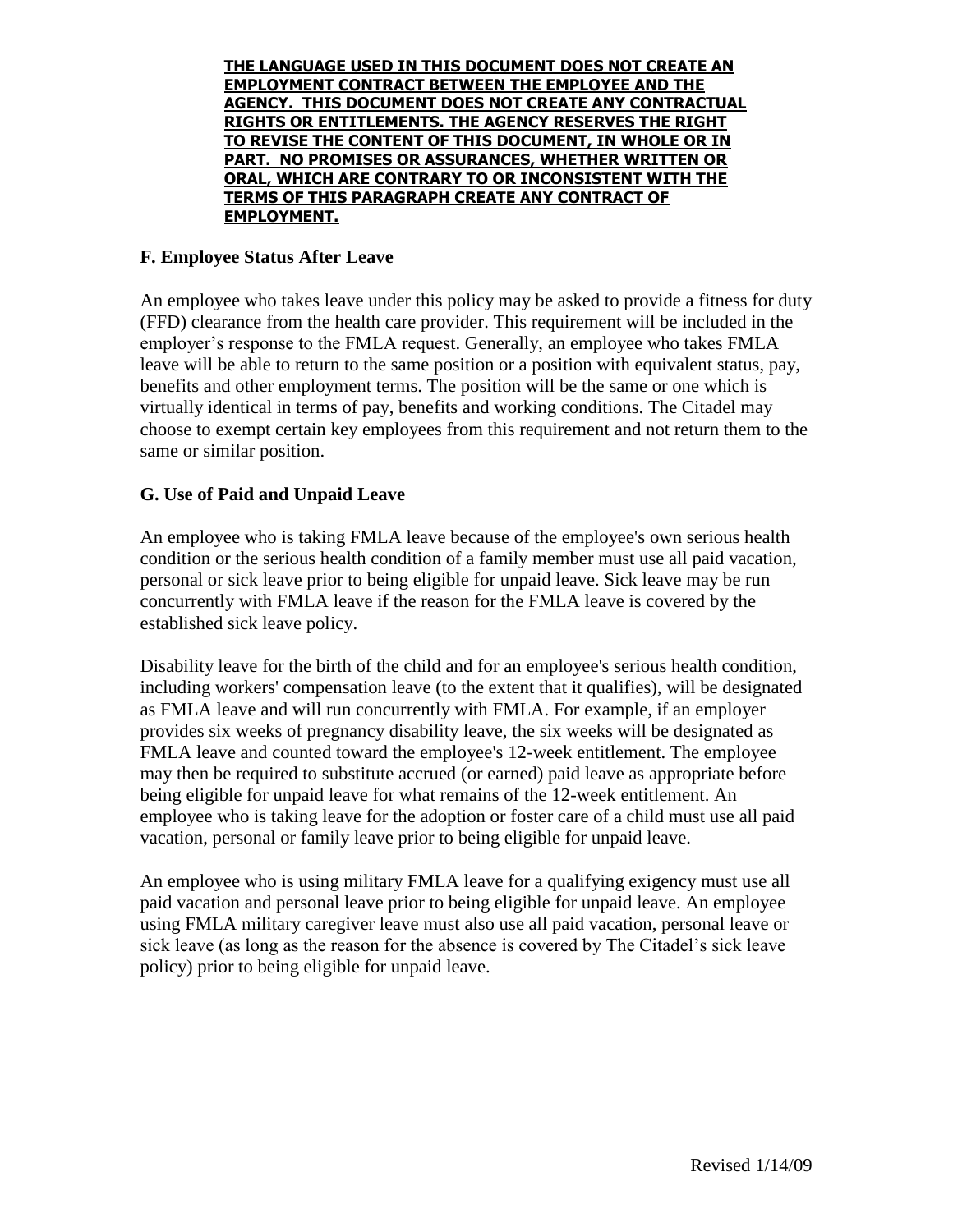#### **H. Intermittent Leave or a Reduced Work Schedule**

The employee may take FMLA leave in 12 consecutive weeks, may use the leave intermittently (take a day periodically when needed over the year) or, under certain circumstances, may use the leave to reduce the workweek or workday, resulting in a reduced hour schedule. In all cases, the leave may not exceed a total of 12 workweeks (or 26 workweeks to care for an injured or ill service-member over a 12-month period).

The Citadel may temporarily transfer an employee to an available alternative position with equivalent pay and benefits if the alternative position would better accommodate the intermittent or reduced schedule, in instances of when leave for the employee or employee's family member is foreseeable and for planned medical treatment, including recovery from a serious health condition or to care for a child after birth, or placement for adoption or foster care.

For the birth, adoption or foster care of a child, The Citadel and the employee must mutually agree to the schedule before the employee may take the leave intermittently or work a reduced hour schedule. Leave for birth, adoption or foster care of a child must be taken within one year of the birth or placement of the child.

If the employee is taking leave for a serious health condition or because of the serious health condition of a family member, the employee should try to reach agreement with The Citadel before taking intermittent leave or working a reduced hour schedule. If this is not possible, then the employee must prove that the use of the leave is medically necessary.

## **I. Certification for the Employee's Serious Health Condition**

The Citadel will require certification for the employee's serious health condition. The employee must respond to such a request within 15 days of the request or provide a reasonable explanation for the delay. Failure to provide certification may result in a denial of continuation of leave. Medical certification will be provided using the DOL Certification of Health Care Provider for Employee's Serious Health Condition.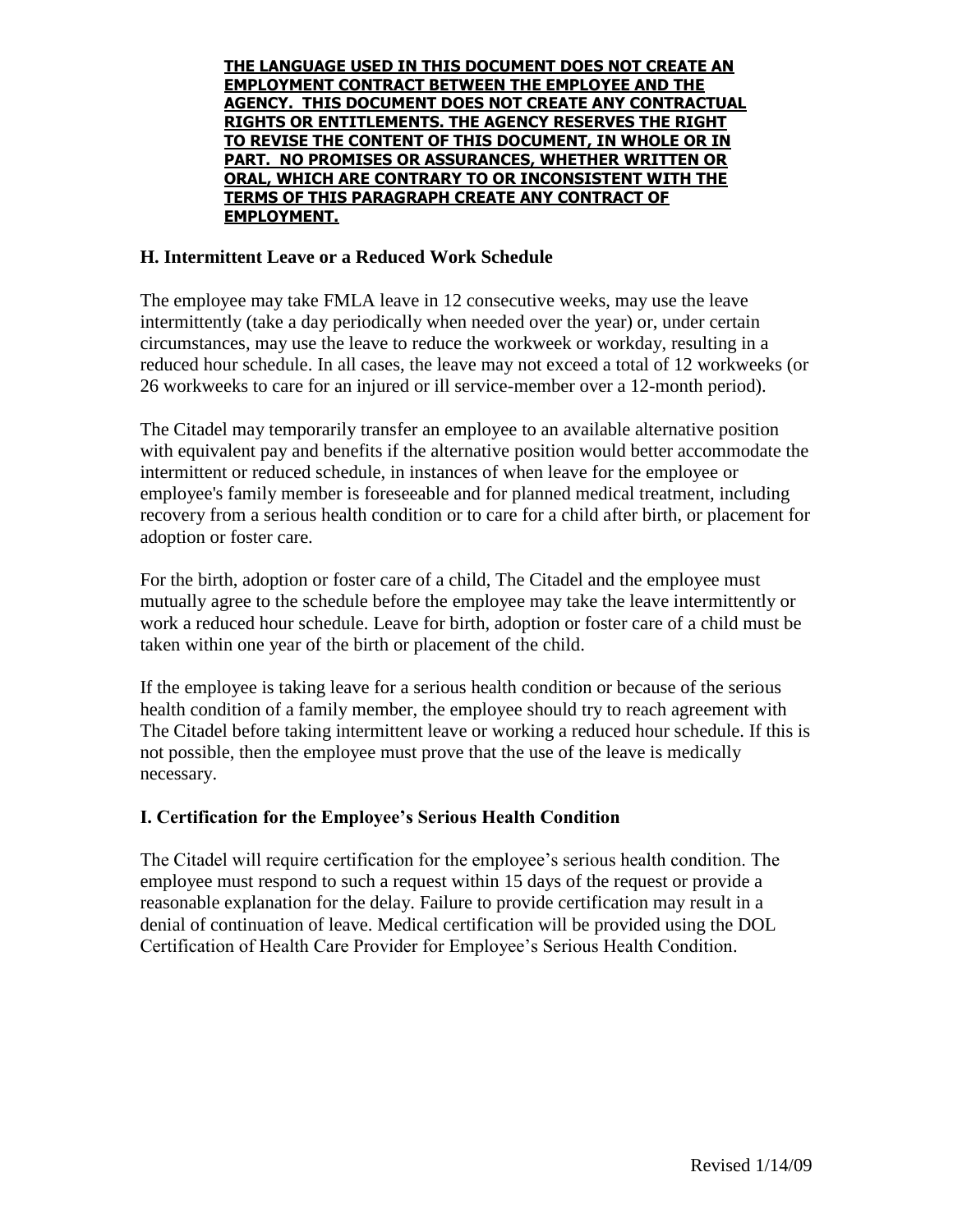The Citadel may directly contact the employee's health care provider for verification or clarification purposes using a health care professional, an HR professional, leave administrator or management official. The Citadel will not use the employee's direct supervisor for this contact. Before The Citadel makes this direct contact with the health care provider, the employee will be a given an opportunity to resolve any deficiencies in the medical certification. In compliance with HIPAA Medical Privacy Rules, The Citadel will obtain the employee's permission for clarification of individually identifiable health information.

The Citadel has the right to ask for a second opinion if it has reason to doubt the certification. The Citadel will pay for the employee to get a certification from a second doctor, which The Citadel will select. The Citadel may deny FMLA leave to an employee who refuses to release relevant medical records to the health care provider designated to provide a second or third opinion. If necessary to resolve a conflict between the original certification and the second opinion, The Citadel will require the opinion of a third doctor. The Citadel and the employee will mutually select the third doctor, and The Citadel will pay for the opinion. This third opinion will be considered final. The employee will be provisionally entitled to leave and benefits under the FMLA pending the second and/or third opinion.

## **J. Certification for the Family Member's Serious Health Condition.**

The Citadel will require certification for the family member's serious health condition. The employee must respond to such a request within 15 days of the request or provide a reasonable explanation for the delay. Failure to provide certification may result in a denial of continuation of leave. Medical certification will be provided using the DOL Certification of Health Care Provider for Family Member's Serious Health Condition.

The Citadel may directly contact the employee's family member's health care provider for verification or clarification purposes using a health care professional, an HR professional, leave administrator or management official. The Citadel will not use the employee's direct supervisor for this contact. Before The Citadel makes this direct contact with the health care provider, the employee will be a given an opportunity to resolve any deficiencies in the medical certification. In compliance with HIPAA Medical Privacy Rules, The Citadel will obtain the employee's family member's permission for clarification of individually identifiable health information.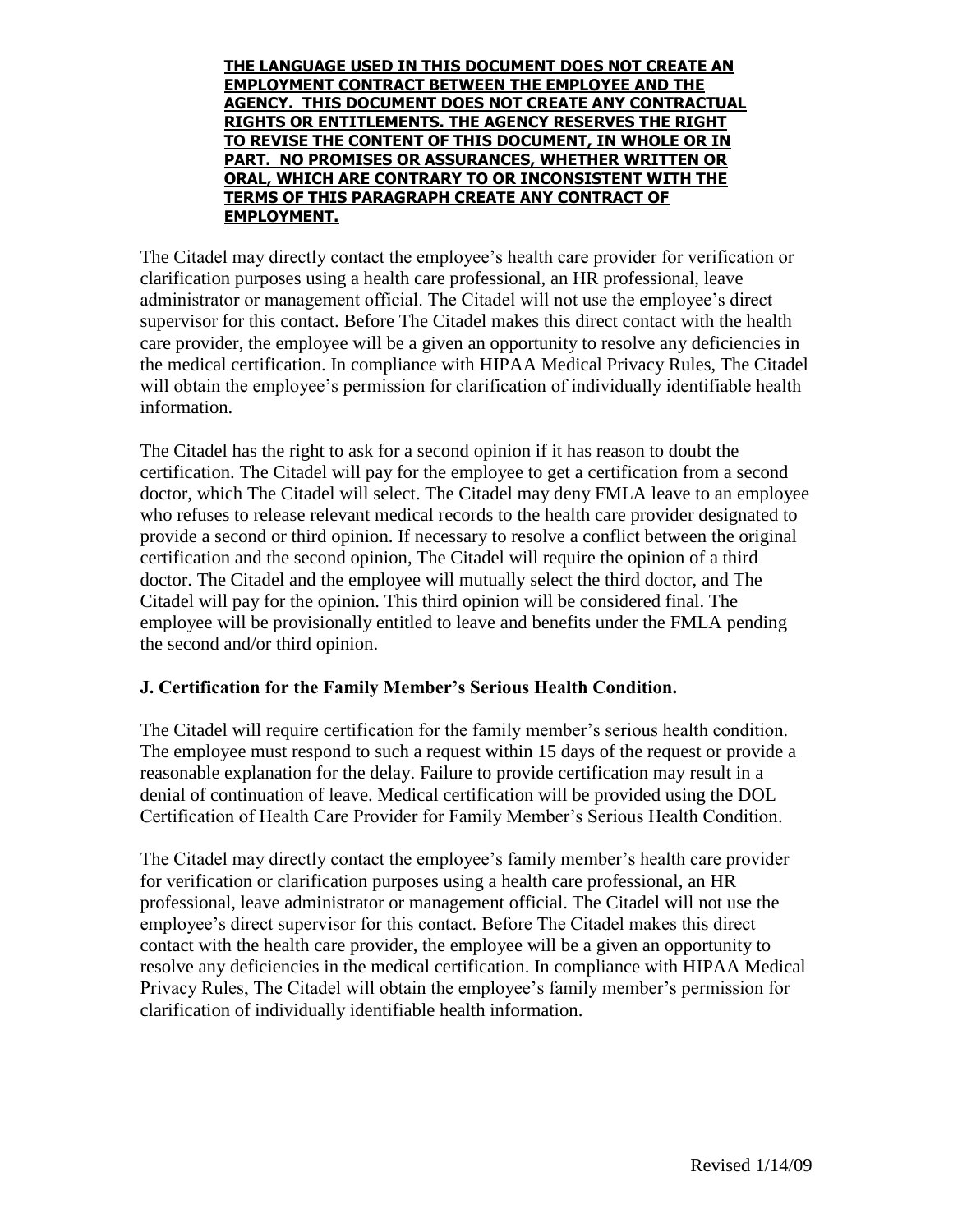The Citadel has the right to ask for a second opinion if it has reason to doubt the certification. The Citadel will pay for the employee's family member to get a certification from a second doctor, which The Citadel will select. The Citadel may deny FMLA leave to an employee whose family member refuses to release relevant medical records to the health care provider designated to provide a second or third opinion. If necessary to resolve a conflict between the original certification and the second opinion, The Citadel will require the opinion of a third doctor. The Citadel and the employee will mutually select the third doctor, and The Citadel will pay for the opinion. This third opinion will be considered final. The employee will be provisionally entitled to leave and benefits under the FMLA pending the second and/or third opinion.

# **K. Certification of Qualifying Exigency for Military Family Leave**

The Citadel will require certification of the qualifying exigency for military family leave. The employee must respond to such a request within 15 days of the request or provide a reasonable explanation for the delay. Failure to provide certification may result in a denial of continuation of leave. This certification will be provided using the DOL Certification of Qualifying Exigency for Military Family Leave.

# **L. Certification for Serious Injury or Illness of Covered Service-member for Military Family Leave**

The Citadel will require certification for the serious injury or illness of the covered service-member. The employee must respond to such a request within 15 days of the request or provide a reasonable explanation for the delay. Failure to provide certification may result in a denial of continuation of leave. This certification will be provided using the DOL Certification for Serious Injury or Illness of Covered Service-member.

## **M. Recertification**

The Citadel may request recertification for the serious health condition of the employee or the employee's family member no more frequently than every 30 days and only when circumstances have changed significantly, or if the employee receives information casting doubt on the reason given for the absence, or if the employee seeks an extension of his or her leave. Otherwise, The Citadel may request recertification for the serious health condition of the employee or the employee's family member every six months in connection with an FMLA absence. The Citadel may provide the employee's health care provider with the employee's attendance records and ask whether need for leave is consistent with the employee's serious health condition.